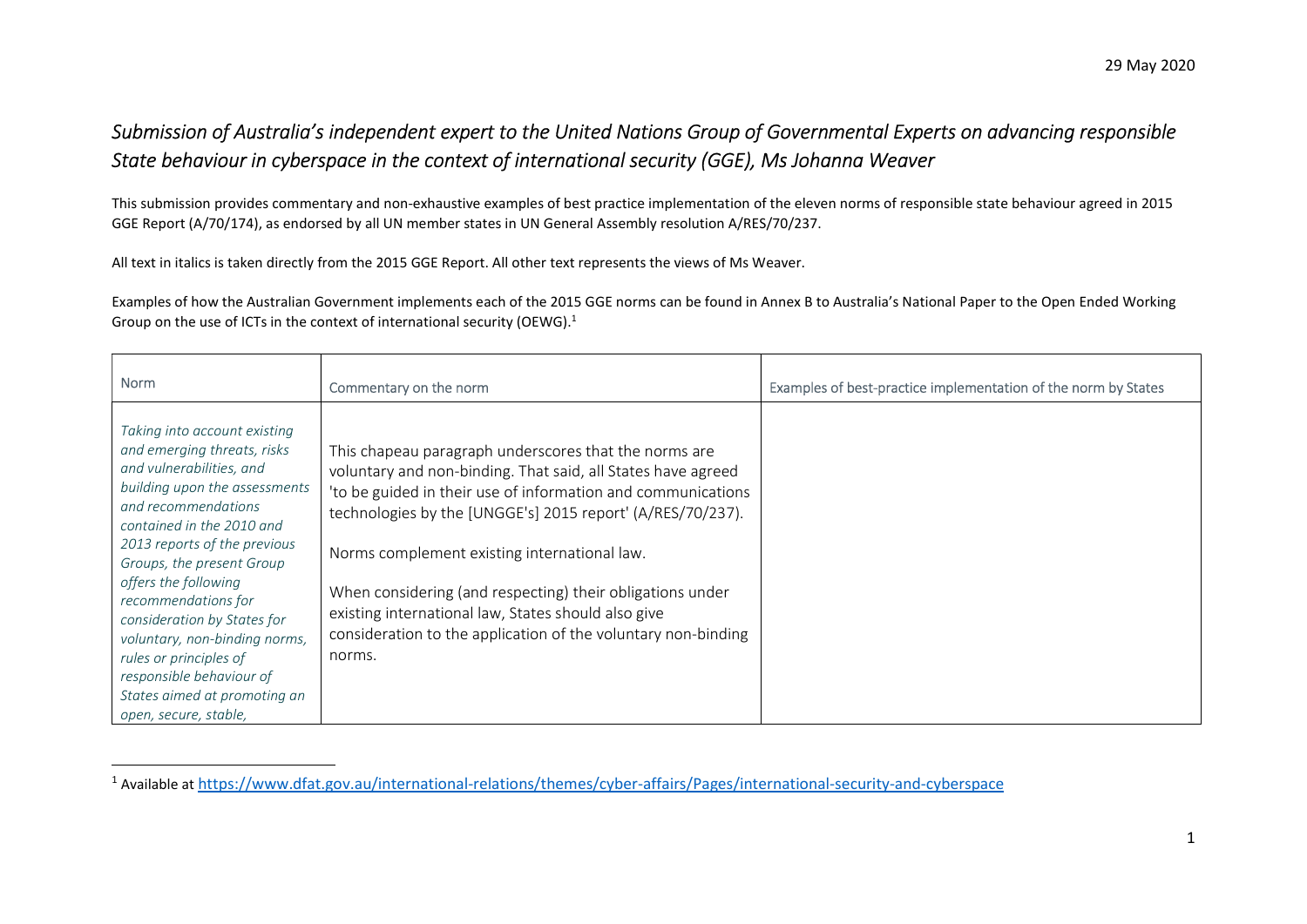| <b>Norm</b>                                                                                                                                                                                                                                                                                                                                                                                             | Commentary on the norm                                                                                                                                                                                                                                                                                                                                                                                                                                                                                                                                                                                                                                                                                                                                                                                                                                                                                                                                                                                          | Examples of best-practice implementation of the norm by States                                                                                                                                                                                                                                                                                                                                                                                                                                                                                                                                                                                                                                                                                                                                                               |
|---------------------------------------------------------------------------------------------------------------------------------------------------------------------------------------------------------------------------------------------------------------------------------------------------------------------------------------------------------------------------------------------------------|-----------------------------------------------------------------------------------------------------------------------------------------------------------------------------------------------------------------------------------------------------------------------------------------------------------------------------------------------------------------------------------------------------------------------------------------------------------------------------------------------------------------------------------------------------------------------------------------------------------------------------------------------------------------------------------------------------------------------------------------------------------------------------------------------------------------------------------------------------------------------------------------------------------------------------------------------------------------------------------------------------------------|------------------------------------------------------------------------------------------------------------------------------------------------------------------------------------------------------------------------------------------------------------------------------------------------------------------------------------------------------------------------------------------------------------------------------------------------------------------------------------------------------------------------------------------------------------------------------------------------------------------------------------------------------------------------------------------------------------------------------------------------------------------------------------------------------------------------------|
| accessible and peaceful ICT<br>environment:                                                                                                                                                                                                                                                                                                                                                             |                                                                                                                                                                                                                                                                                                                                                                                                                                                                                                                                                                                                                                                                                                                                                                                                                                                                                                                                                                                                                 |                                                                                                                                                                                                                                                                                                                                                                                                                                                                                                                                                                                                                                                                                                                                                                                                                              |
| (a) Consistent with the<br>purposes of the United<br>Nations, including to maintain<br>international peace and<br>security, States should<br>cooperate in developing and<br>applying measures to increase<br>stability and security in the use<br>of ICTs and to prevent ICT<br>practices that are<br>acknowledged to be harmful<br>or that may pose threats to<br>international peace and<br>security; | States do - and should - cooperate on many issues (writ<br>large). States do - and should - cooperate on many issues<br>that fall within cyber and digital agenda. Cooperation in the<br>context of this norm is specific, the purpose of this<br>cooperation is to:<br>increase stability and security in the use of ICTs, and<br>$\bullet$<br>to prevent ICT practices that<br>are acknowledged to be harmful, or<br>$\circ$<br>that may pose threats to international peace<br>$\circ$<br>and security.<br>Cooperation should be with the full spectrum of actors across<br>government (foreign policy, trade, technical, national<br>security, law enforcement, military, and political), as well as<br>with the private sector and multi-stakeholder community.<br>Transparency (publishing documents and doctrine and<br>sharing approaches to addressing threats or harmful ICT<br>practices), even where no direct cooperation takes place, can<br>also help build trust and confidence between States. | Establish a unit within the Ministry of Foreign Affairs with<br>responsibility to coordinate whole-of-government<br>international cooperation on issues pertaining to<br>international peace and security in cyberspace.<br>Initiate bilateral/trilateral/plurilateral cyber policy dialogues<br>that foster discussion on issues of international peace and<br>security in cyberspace.<br>Participate in relevant regional and global multilateral<br>meetings (such as ASEAN Regional Forum Intersessional<br>Meeting on ICT Security, and the UN GGE and OEWG).<br>Publish and share government policy on issues pertaining to<br>international peace and security in cyberspace. Such<br>documents should link international efforts to domestic<br>efforts, and provide for meaningful multi-stakeholder<br>engagement. |
| (b) In case of ICT incidents,<br>States should consider all<br>relevant information, including<br>the larger context of the event,                                                                                                                                                                                                                                                                      | This norm encourages States to take into account a number<br>of factors when considering how best to respond to ICT<br>incidents with the potential to threaten international peace<br>and stability.                                                                                                                                                                                                                                                                                                                                                                                                                                                                                                                                                                                                                                                                                                                                                                                                           | Develop a national cyber incident classification methodology,<br>to foster consistent incident severity categorisation.                                                                                                                                                                                                                                                                                                                                                                                                                                                                                                                                                                                                                                                                                                      |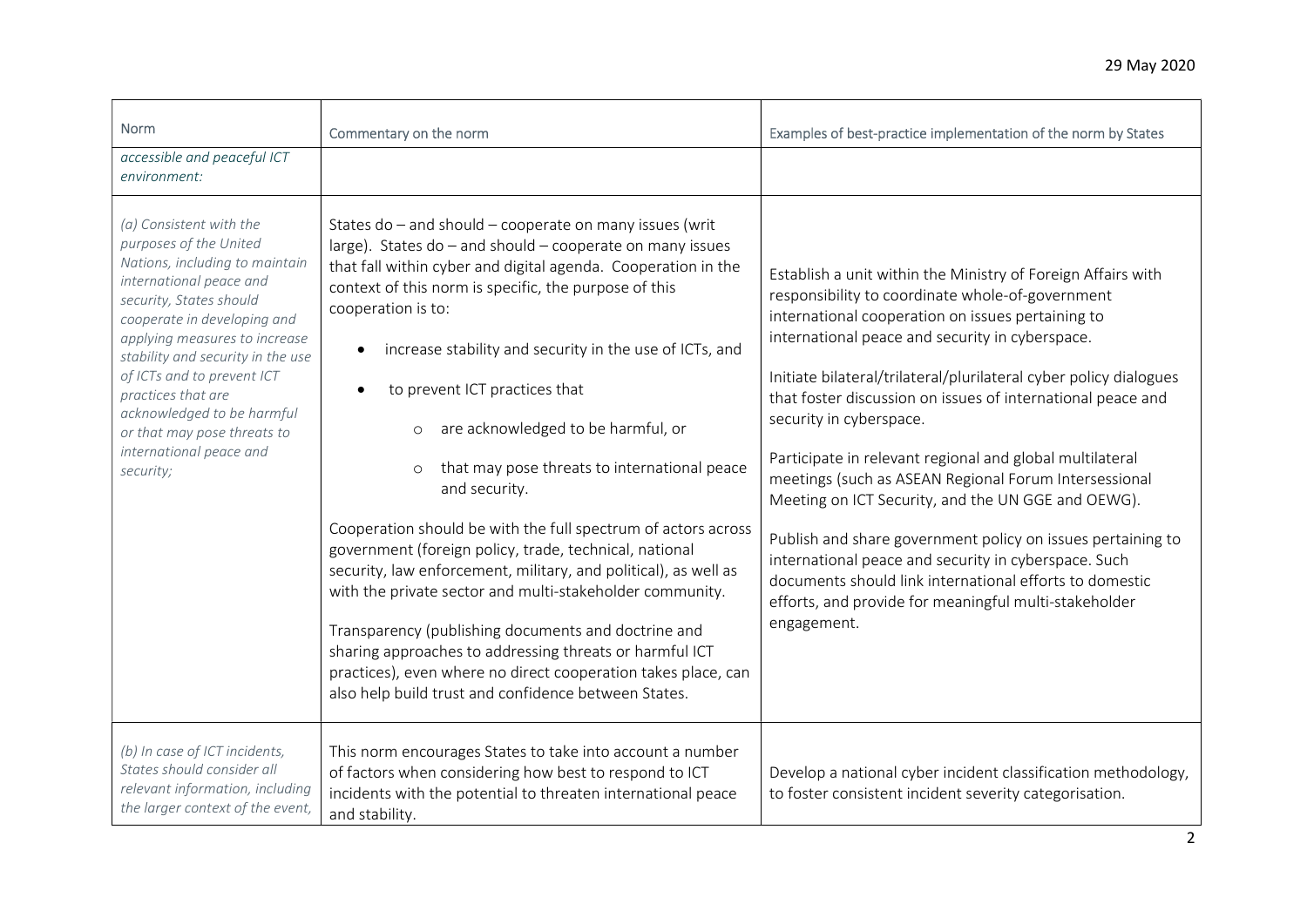| <b>Norm</b>                                                                                                  |                                                                                                                                                                                                                                                                                                                                                                                                                                                                                                                                                                                        |                                                                                                                                                                                                                                                                                                                                                                                                                                                                                                                                                                                                |
|--------------------------------------------------------------------------------------------------------------|----------------------------------------------------------------------------------------------------------------------------------------------------------------------------------------------------------------------------------------------------------------------------------------------------------------------------------------------------------------------------------------------------------------------------------------------------------------------------------------------------------------------------------------------------------------------------------------|------------------------------------------------------------------------------------------------------------------------------------------------------------------------------------------------------------------------------------------------------------------------------------------------------------------------------------------------------------------------------------------------------------------------------------------------------------------------------------------------------------------------------------------------------------------------------------------------|
|                                                                                                              | Commentary on the norm                                                                                                                                                                                                                                                                                                                                                                                                                                                                                                                                                                 | Examples of best-practice implementation of the norm by States                                                                                                                                                                                                                                                                                                                                                                                                                                                                                                                                 |
| the challenges of attribution in<br>the ICT environment and the<br>nature and extent of the<br>consequences; | ICT incidents should not be seen in technical isolation but<br>placed within the larger context, including the broad factual<br>circumstances and strategic bilateral, regional and global<br>dynamics.<br>Attribution* of ICT incidents is complex, but it is not<br>impossible. Whole-of-government coordination will be<br>required as different organisations hold different pieces of<br>the attribution puzzle. States should also consider if the<br>private sector holds relevant information. Not all countries<br>have technical attribution capabilities, capacity building | Develop and exercise national cyber incident management<br>arrangements, to define roles and responsibilities across<br>government including with respect to the most severe cyber-<br>incidents (i.e.: those that may pose a threat to international<br>peace and security).<br>Establish and maintain information sharing arrangements<br>with global CERT and cyber security counterparts, to facilitate<br>technical information sharing and cooperation during cyber<br>incidents. These arrangement should seek to leverage the<br>resources, experience and expertise from all relevant |
|                                                                                                              | should be considered upon request (noting there may also be<br>a role for private sector).                                                                                                                                                                                                                                                                                                                                                                                                                                                                                             | stakeholders - including from industry and civil<br>society/academia.                                                                                                                                                                                                                                                                                                                                                                                                                                                                                                                          |
|                                                                                                              | * States should make the distinction between different<br>attribution assessments, including factual attribution<br>assessments (which includes an assessment of technical and<br>other contextual information) and legal attribution<br>assessments (whether there has been a breach of<br>international law and/or domestic law), ** as well as the<br>political decision to act - publicly or privately - on those                                                                                                                                                                  | Develop a whole-of-government attribution framework to<br>guide and inform decisions by government to publicly or<br>privately make attribution disclosures (taking into account<br>the different types of attribution assessments, see:<br>commentary (left), and noting that public attribution may be<br>deployed in conjunction with, or in lieu of, other responses).                                                                                                                                                                                                                     |
|                                                                                                              | attribution assessments.<br>** With respect to legal attribution assessments, the<br>customary international law on State responsibility provides<br>that a State will be responsible for an internationally                                                                                                                                                                                                                                                                                                                                                                           | Review options available to government to respond to<br>significant cyber incidents and develop a policy for their<br>deployment. Options could encompass diplomatic, economic,<br>legal & law enforcement, defence-based, and private sector<br>measures.                                                                                                                                                                                                                                                                                                                                     |
|                                                                                                              | wrongful act where there is conduct (whether by act or<br>omission) that is attributable to it and that conduct<br>constitutes a breach of its international obligations.                                                                                                                                                                                                                                                                                                                                                                                                              | Publish national views on the application of international law<br>to cyber incidents, responses and remedies.                                                                                                                                                                                                                                                                                                                                                                                                                                                                                  |
|                                                                                                              | Not all ICT incidents will threaten international peace and<br>security; responses need to be calibrated according to the                                                                                                                                                                                                                                                                                                                                                                                                                                                              |                                                                                                                                                                                                                                                                                                                                                                                                                                                                                                                                                                                                |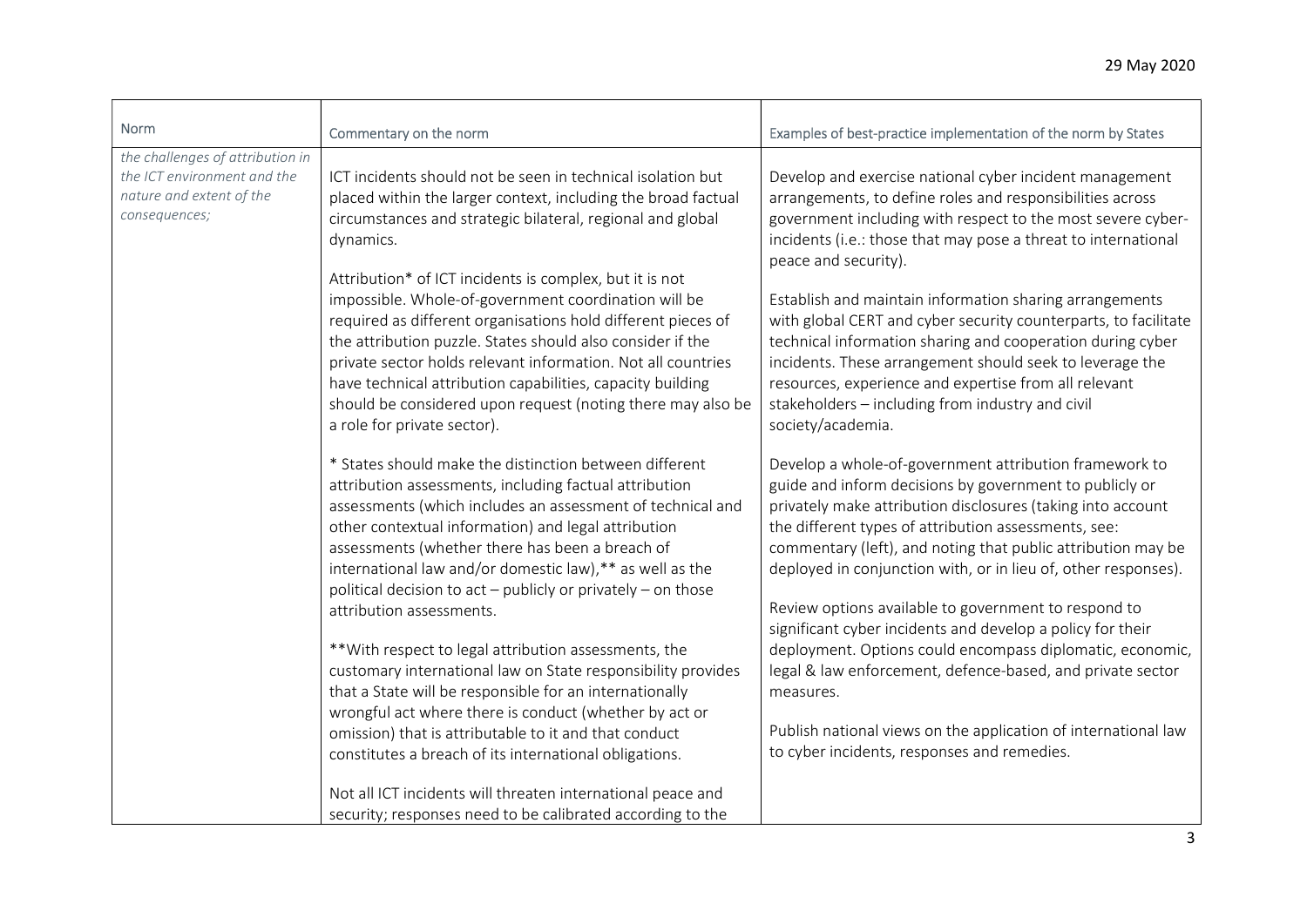| Norm                                                                                                                    | Commentary on the norm                                                                                                                                                                                                                                                                                                                                                                                                                                  | Examples of best-practice implementation of the norm by States                                                                                                                                                                                                                                                                                                                                   |
|-------------------------------------------------------------------------------------------------------------------------|---------------------------------------------------------------------------------------------------------------------------------------------------------------------------------------------------------------------------------------------------------------------------------------------------------------------------------------------------------------------------------------------------------------------------------------------------------|--------------------------------------------------------------------------------------------------------------------------------------------------------------------------------------------------------------------------------------------------------------------------------------------------------------------------------------------------------------------------------------------------|
|                                                                                                                         | nature and severity of the incident. Any action taken by a<br>State in response to an ICT incident should be appropriate<br>and proportionate to the relevant ICT incident.<br>Transparency about the policies and procedures that inform<br>operational and strategic responses to cyber incidents will<br>promote common understandings, increase predictability,<br>foster trust and reduces the risk of miscommunication during<br>times of crisis. |                                                                                                                                                                                                                                                                                                                                                                                                  |
| (c) States should not<br>knowingly allow their territory<br>to be used for internationally<br>wrongful acts using ICTs; | This norm is sometimes referred to as the "due diligence<br>norm". While there is no international consensus on whether<br>due diligence is an international legal obligation applicable to<br>State conduct in cyberspace, this norm has had universal<br>endorsement (via A/Res/70/237).                                                                                                                                                              | Publicly reaffirm (for example in ministerial statements and<br>policy documents) the commitment to act in accordance with<br>all of the recommendations of the 2015 GGE Report,<br>including this norm, and refrain from conduct in<br>contravention of this norm.                                                                                                                              |
|                                                                                                                         | "Internationally wrongful act" (IWA) is a specific legal term,<br>with two elements:<br>1. an act or omission attributable to the State under<br>international law<br>2. that breaches an international legal obligation of the                                                                                                                                                                                                                         | Establish comprehensive domestic offences to combat<br>cybercrime, for example: those provided for in the Council of<br>Europe Convention on Cybercrime (the Budapest<br>Convention). Offenses should be drafted in a technology<br>neutral manner, so as to accommodate future advances in<br>technology.                                                                                       |
|                                                                                                                         | State (including a breach of a treaty obligation or a breach<br>of customary international law).<br>These elements are settled customary international law and<br>are reflected in Article 2 of the International Law<br>Commission's Articles on the Responsibility of States for<br>Internationally Wrongful Acts. The norm requires that both of<br>these criteria must first be met.                                                                | Maintain national and international coordination<br>mechanisms to facilitate detection and prosecution of<br>cybercrime offenses (see also Norm D below).<br>Publish national views on what constitutes an internationally<br>wrongful act using ICTs, and on what a State should do if it is<br>aware of an internationally wrongful act originating from, or<br>routed through, its territory. |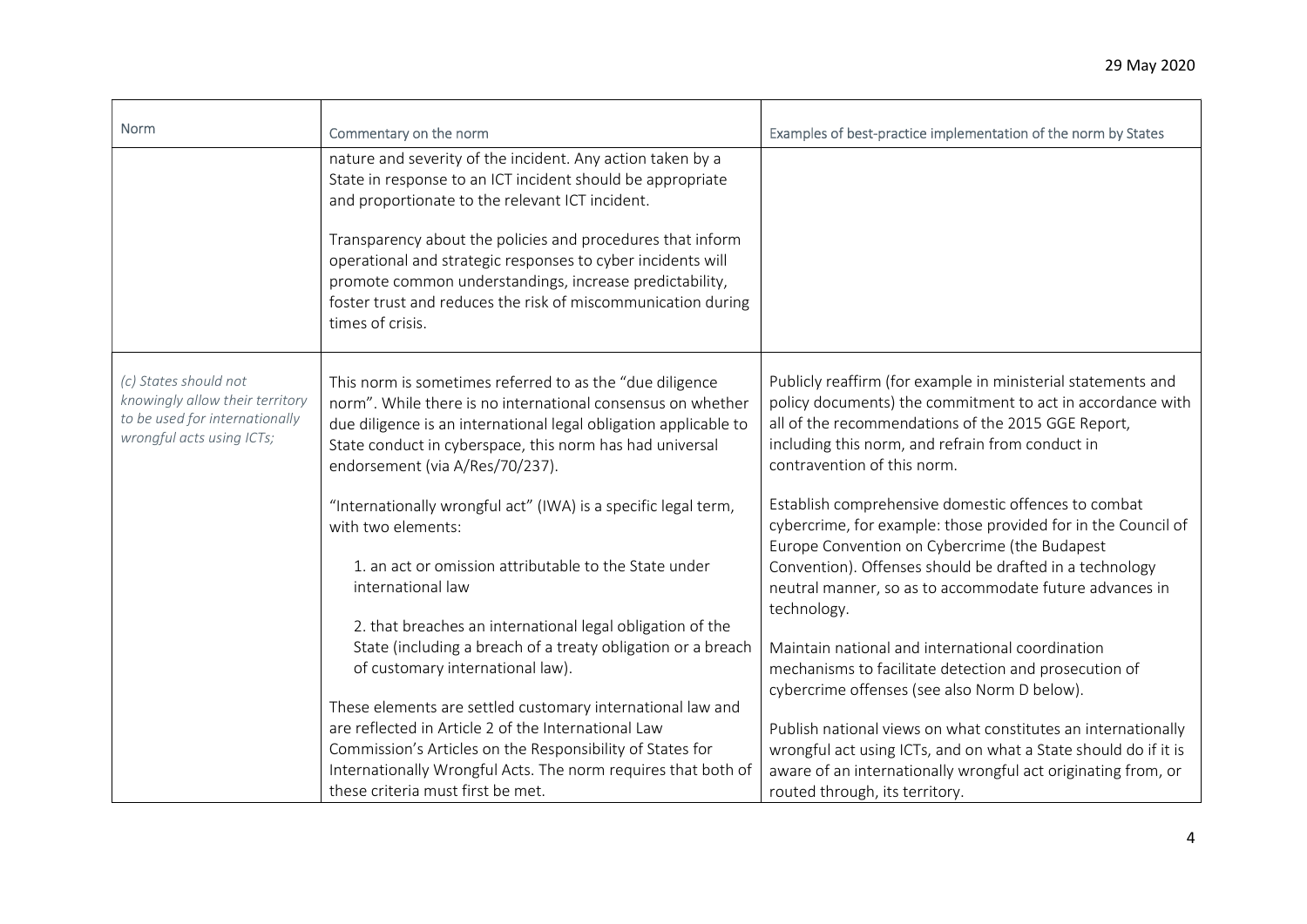| Norm                                                                                               | Commentary on the norm                                                                                                                                                                                                                                                                                                                                                                                                                                                                                                                                                       | Examples of best-practice implementation of the norm by States                                                               |
|----------------------------------------------------------------------------------------------------|------------------------------------------------------------------------------------------------------------------------------------------------------------------------------------------------------------------------------------------------------------------------------------------------------------------------------------------------------------------------------------------------------------------------------------------------------------------------------------------------------------------------------------------------------------------------------|------------------------------------------------------------------------------------------------------------------------------|
|                                                                                                    | An act will be attributable to a State under customary<br>international law where, for example, it was conducted by an<br>organ of the State; by persons or entities exercising elements<br>of governmental authority; or by non-State actors operating<br>under the direction or control of the State.                                                                                                                                                                                                                                                                      | Develop transparent procedures to respond to appropriate<br>notifications from other governments (see also Norm H<br>below). |
|                                                                                                    | The norm provides that States should take certain action<br>where it knows or is aware of the IWA occurring within its<br>territorial borders. In this context, knowledge is linked to<br>capacity. What a developed State "knows" may be different<br>to what a developing State "knows"; therefore, what satisfies<br>the standard for each may be different.                                                                                                                                                                                                              |                                                                                                                              |
|                                                                                                    | The capability of a State could also affect what sort of action<br>it should take in response to an internationally wrongful act<br>on its territory. It may not be reasonable to expect (or even<br>possible for) a State to prevent all malicious use of ICT<br>infrastructure located within its territory. The norm requires<br>that States take reasonable steps, consistent with their<br>capabilities, to end the harmful activity. This norm does not<br>require that a State proactively monitor all ICTs within its<br>territory or take other preventative steps. |                                                                                                                              |
|                                                                                                    | Knowledge is also linked to notice. If a State is notified of the<br>activity it should act, within its capacity and consistent with<br>international law. Of course, a State may have "knowledge"<br>of relevant conduct without having been notified of it.                                                                                                                                                                                                                                                                                                                |                                                                                                                              |
| (d) States should consider how<br>best to cooperate to exchange<br>information, assist each other, | An absence of cooperation among States when prosecuting<br>terrorist and criminal use of ICTs could be destabilizing and<br>lead to mistrust among states. Other UN fora lead on                                                                                                                                                                                                                                                                                                                                                                                             | See Norm C (above) for best practice on domestic legislative<br>frameworks.                                                  |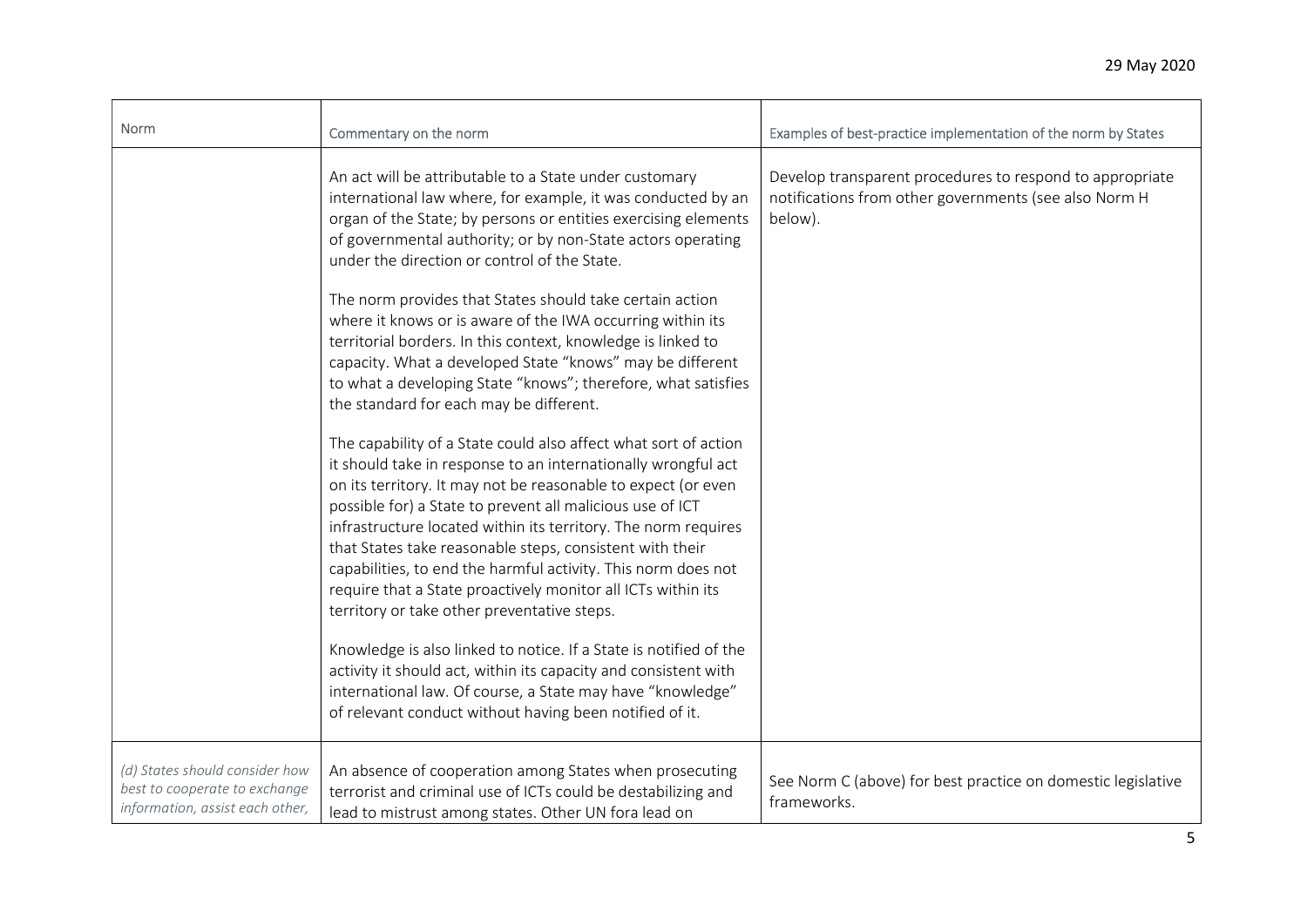| Norm<br>prosecute terrorist and<br>criminal use of ICTs and<br>implement other cooperative<br>measures to address such<br>threats. States may need to<br>consider whether new<br>measures need to be<br>developed in this respect; | Commentary on the norm<br>cooperative responses to cybercrime and terrorist use of<br>ICTs; this norm therefore necessarily focuses on the<br>importance to international stability of this cooperation.<br>This norm is not just about terrorist and criminal use of ICTs:<br>at its heart it is a norm about information exchange.<br>Computer Emergency Response Teams (CERTs) play a vital<br>role in exchange of technical information (it is important this<br>work remains apolitical). States should also have domestic<br>and international policies and procedures in place to respond<br>to requests for assistance in a manner compliant with its<br>international human rights obligations, including<br>technical/law enforcement/legal/ national security/military<br>cooperation.<br>All cooperation to prosecute terrorist and criminal use of ICTs<br>should be consistent with States' international human rights<br>obligations.<br>The norm also reflects that States may need to consider<br>whether new measures need to be developed in this respect. | Examples of best-practice implementation of the norm by States<br>Establish units within national agencies with responsibility for<br>investigating and prosecuting criminal and terrorist use of<br>ICTs, consistent with States' international human rights<br>obligations, and in coordination with whole of government<br>and industry partners.<br>Maintain mechanisms to coordinate and share information<br>with international partners, consistent with States'<br>international human rights obligations (for example: through<br>membership of Interpol and ratification of Budapest<br>Convention, which provides means for mutual legal<br>assistance and a 24/7 Network for Parties to assist<br>investigations and secure electronic evidence efficiently).<br>Build relationships with the private sector as well as civil<br>society and academia (especially those with access to<br>relevant data, information & expertise to combat criminal<br>activity online), ensuring appropriate human rights<br>protections.<br>Participate in multilateral cybercrime processes, including,<br>for example: UN Commission on Crime Prevention and<br>Criminal Justice (CCPCJ), UN Open-Ended Intergovernmental<br>Expert Group on Cybercrime (IEG).<br>Support capacity building to strengthen legislative<br>frameworks and institutional capacity to prevent, investigate<br>and prosecute cybercrime and terrorist use of ICTs consistent<br>with States' international human rights obligations. |
|------------------------------------------------------------------------------------------------------------------------------------------------------------------------------------------------------------------------------------|-------------------------------------------------------------------------------------------------------------------------------------------------------------------------------------------------------------------------------------------------------------------------------------------------------------------------------------------------------------------------------------------------------------------------------------------------------------------------------------------------------------------------------------------------------------------------------------------------------------------------------------------------------------------------------------------------------------------------------------------------------------------------------------------------------------------------------------------------------------------------------------------------------------------------------------------------------------------------------------------------------------------------------------------------------------------------------|-----------------------------------------------------------------------------------------------------------------------------------------------------------------------------------------------------------------------------------------------------------------------------------------------------------------------------------------------------------------------------------------------------------------------------------------------------------------------------------------------------------------------------------------------------------------------------------------------------------------------------------------------------------------------------------------------------------------------------------------------------------------------------------------------------------------------------------------------------------------------------------------------------------------------------------------------------------------------------------------------------------------------------------------------------------------------------------------------------------------------------------------------------------------------------------------------------------------------------------------------------------------------------------------------------------------------------------------------------------------------------------------------------------------------------------------------------------------------------------------------------------------|
|                                                                                                                                                                                                                                    |                                                                                                                                                                                                                                                                                                                                                                                                                                                                                                                                                                                                                                                                                                                                                                                                                                                                                                                                                                                                                                                                               | Participate in multilateral processes providing guidance on<br>preventing terrorist use of the internet, including, for                                                                                                                                                                                                                                                                                                                                                                                                                                                                                                                                                                                                                                                                                                                                                                                                                                                                                                                                                                                                                                                                                                                                                                                                                                                                                                                                                                                         |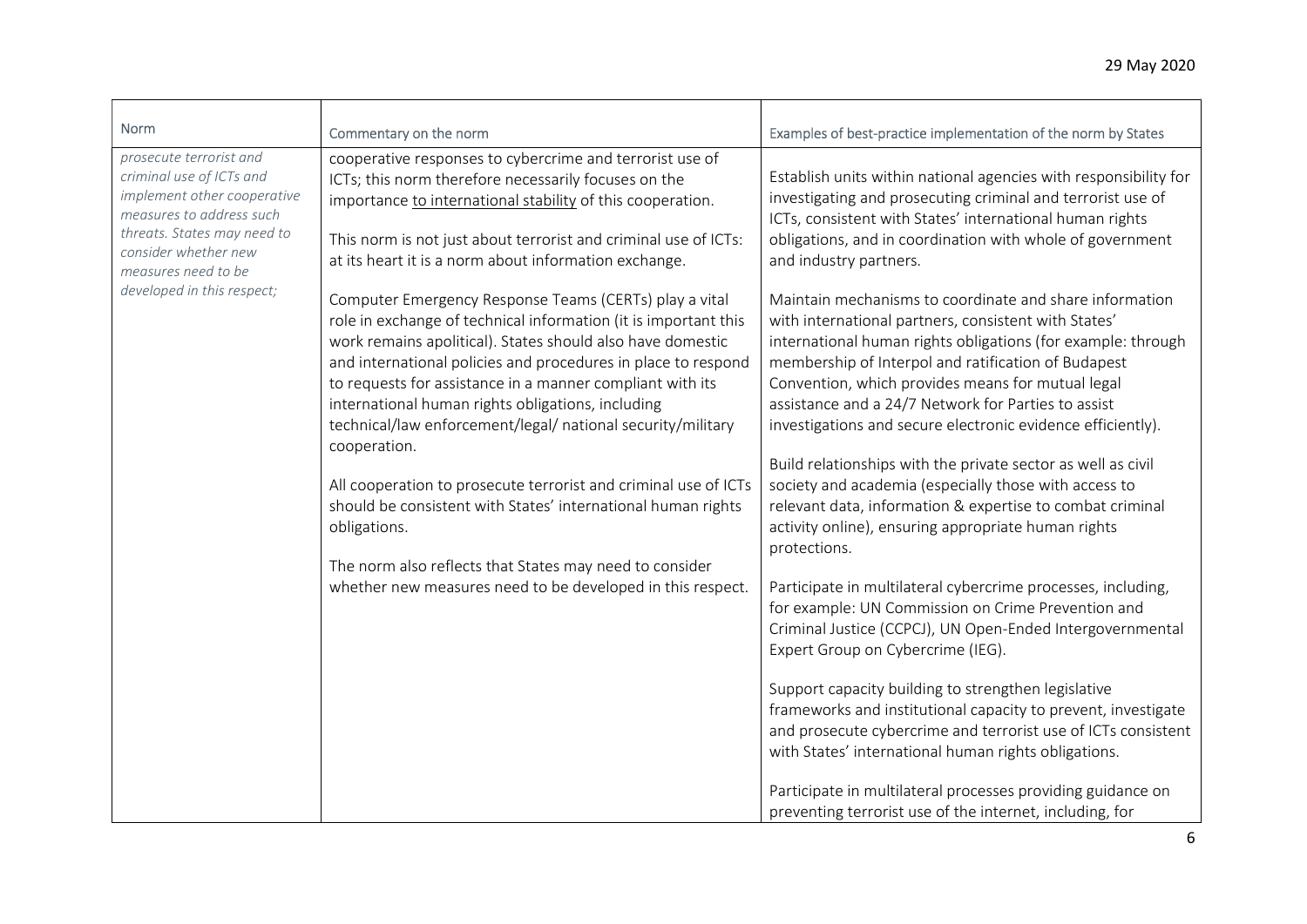| <b>Norm</b>                                                                                                                                                                                                                                                                                             | Commentary on the norm                                                                                                                                                                                                                                                                                                                                                                                                                                                                                | Examples of best-practice implementation of the norm by States                                                                                                                                                                                                                                                                                     |
|---------------------------------------------------------------------------------------------------------------------------------------------------------------------------------------------------------------------------------------------------------------------------------------------------------|-------------------------------------------------------------------------------------------------------------------------------------------------------------------------------------------------------------------------------------------------------------------------------------------------------------------------------------------------------------------------------------------------------------------------------------------------------------------------------------------------------|----------------------------------------------------------------------------------------------------------------------------------------------------------------------------------------------------------------------------------------------------------------------------------------------------------------------------------------------------|
|                                                                                                                                                                                                                                                                                                         |                                                                                                                                                                                                                                                                                                                                                                                                                                                                                                       | example: Global Internet Forum on Counter-Terrorism<br>(GIFCT), the Global Counter Terrorism Forum; the Aqaba<br>Process, the OECD, and G20 (including the Osaka Leaders'<br>Statement on Preventing Exploitation of the Internet for<br>Terrorism and Violent Extremism Conducive to Terrorism).<br>Subscribe to the Christchurch Call to Action. |
| (e) States, in ensuring the<br>secure use of ICTs, should<br>respect Human Rights Council<br>resolutions 20/8 and 26/13 on                                                                                                                                                                              | The UN General Assembly has recognised, by consensus, that<br>human rights should be protected online, just as they are<br>offline (A/RES/68/167).                                                                                                                                                                                                                                                                                                                                                    | Publicly reaffirm (for example in ministerial statements and<br>policy documents) that human rights apply online, just as<br>they do offline.                                                                                                                                                                                                      |
| the promotion, protection and<br>enjoyment of human rights on<br>the Internet, as well as<br><b>General Assembly resolutions</b><br>68/167 and 69/166 on the<br>right to privacy in the digital<br>age, to guarantee full respect<br>for human rights, including the<br>right to freedom of expression; | The resolutions referenced in this norm have been endorsed<br>by members of the Human Rights Council and General<br>Assembly respectively. The resolutions provide guidance on<br>actions States should take in order to implement the<br>resolutions.                                                                                                                                                                                                                                                | Adopt and/or confirm the application of existing domestic<br>legislative, regulatory frameworks and oversight bodies to<br>ensure the promotion, protection and enjoyment of human<br>rights online consistent with international obligations.                                                                                                     |
|                                                                                                                                                                                                                                                                                                         | States should not compromise the protection of human<br>rights in the name of ICT security. Recalling and endorsing                                                                                                                                                                                                                                                                                                                                                                                   | Publish national views on how international human rights law<br>applies in cyberspace.                                                                                                                                                                                                                                                             |
|                                                                                                                                                                                                                                                                                                         | comments to this effect in the 2016 Freedom Online<br>Coalition 'Statement on a Human Rights Based Approach to<br>Cybersecurity Policy Making':                                                                                                                                                                                                                                                                                                                                                       | Participate in multilateral processes with a view to<br>developing common understandings of the application of<br>international obligations to State conduct in cyberspace,<br>including, for example: the UN Human Rights Council.                                                                                                                |
|                                                                                                                                                                                                                                                                                                         | "Regrettably, the prevalent worldview is to see human rights<br>and cybersecurity interests in absolute terms - one must be<br>traded-off in the favour of the otherhuman rights and<br>cybersecurity are complementary, mutually reinforcing and<br>interdependent. Both are essential for the promotion of<br>freedom and security[T]here is a pressing need to move<br>beyond the dominant rights versus cybersecurity paradigm,<br>by recognising that individual security is a core component of | To better understand how particular polices might impact the<br>ability of individuals to exercise their human rights, consult<br>with industry, civil society, and academia when adopting<br>cybersecurity policies and approaches domestically; and<br>engage with groups such as Freedom Online Coalition<br>internationally.                   |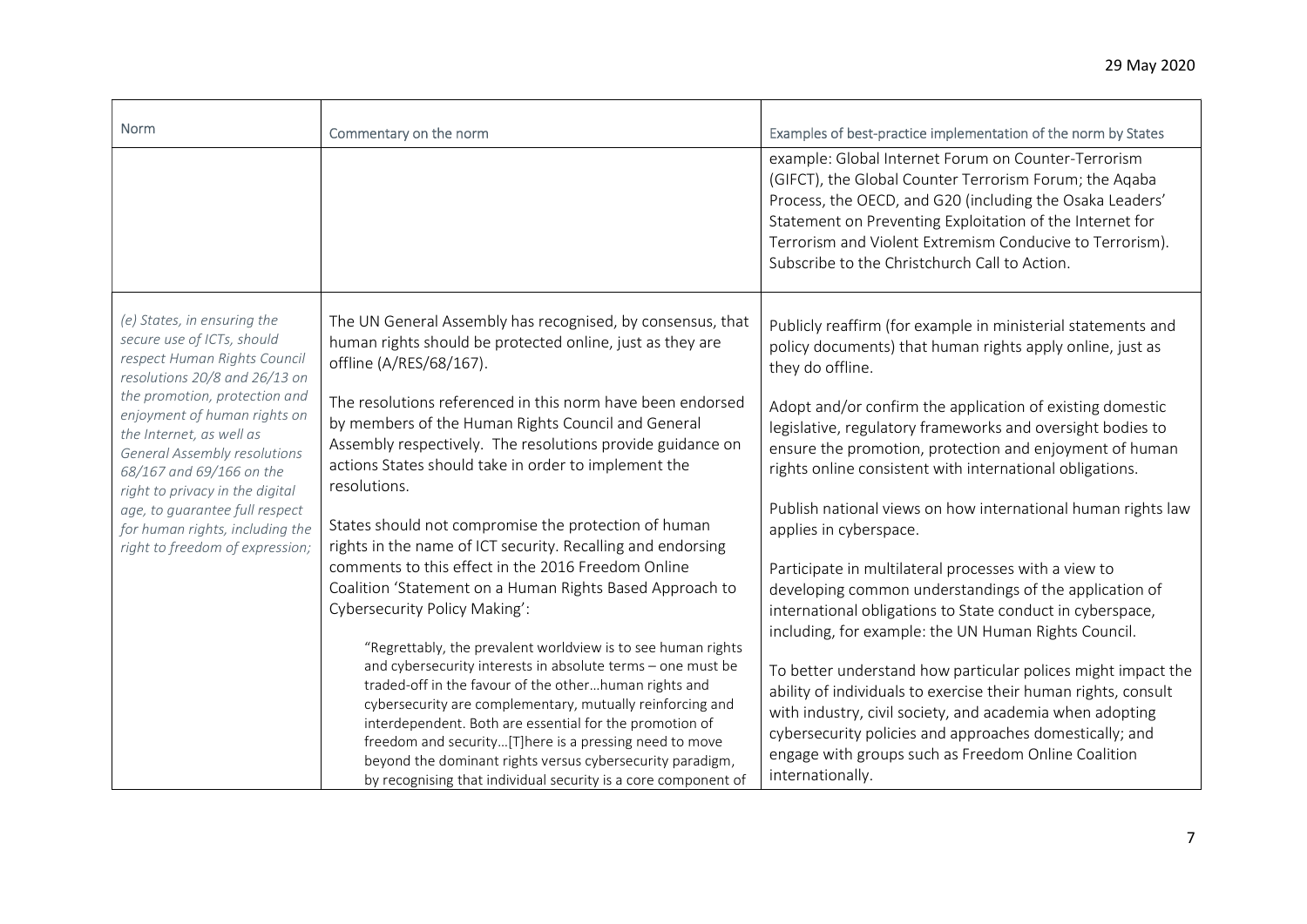| <b>Norm</b>                                                                                                                                                                                                                                                                                                 | Commentary on the norm                                                                                                                                                                                                                                                                                                                                                                                                                                                                                                                                                                                                                                                                                                                                                                                                                                                                                                                                                                                                                                                                                                                                                                                                                                                                                                             | Examples of best-practice implementation of the norm by States                                                                                                                                                                                                                                                                                                                                                                                                                                                                                                                                                                                                                                                                                                                                                                                                                                                                                                                                                                                                                                                                                                          |
|-------------------------------------------------------------------------------------------------------------------------------------------------------------------------------------------------------------------------------------------------------------------------------------------------------------|------------------------------------------------------------------------------------------------------------------------------------------------------------------------------------------------------------------------------------------------------------------------------------------------------------------------------------------------------------------------------------------------------------------------------------------------------------------------------------------------------------------------------------------------------------------------------------------------------------------------------------------------------------------------------------------------------------------------------------------------------------------------------------------------------------------------------------------------------------------------------------------------------------------------------------------------------------------------------------------------------------------------------------------------------------------------------------------------------------------------------------------------------------------------------------------------------------------------------------------------------------------------------------------------------------------------------------|-------------------------------------------------------------------------------------------------------------------------------------------------------------------------------------------------------------------------------------------------------------------------------------------------------------------------------------------------------------------------------------------------------------------------------------------------------------------------------------------------------------------------------------------------------------------------------------------------------------------------------------------------------------------------------------------------------------------------------------------------------------------------------------------------------------------------------------------------------------------------------------------------------------------------------------------------------------------------------------------------------------------------------------------------------------------------------------------------------------------------------------------------------------------------|
|                                                                                                                                                                                                                                                                                                             | cybersecurity and that a secure Internet is central to<br>promoting human rights."                                                                                                                                                                                                                                                                                                                                                                                                                                                                                                                                                                                                                                                                                                                                                                                                                                                                                                                                                                                                                                                                                                                                                                                                                                                 |                                                                                                                                                                                                                                                                                                                                                                                                                                                                                                                                                                                                                                                                                                                                                                                                                                                                                                                                                                                                                                                                                                                                                                         |
| (f) A State should not conduct<br>or knowingly support ICT<br>activity contrary to its<br>obligations under international<br>law that intentionally<br>damages critical infrastructure<br>or otherwise impairs the use<br>and operation of critical<br>infrastructure to provide<br>services to the public; | This norm encompasses activities conducted by the State<br>itself. Further, the reference to "knowingly support" provides<br>that States cannot evade the application of this norm by<br>using proxies (see also paragraph 28(e) of the 2015 GGE<br>Report)<br>In order to be "contrary to its obligations under international<br>law" the activity must be an act attributable to a State under<br>international law (see note ** to Norm B above) that violates<br>one of its international obligations (including a breach of a<br>treaty obligation or a breach of customary international law).<br>Different States have different national priorities and<br>methods of categorisation of critical infrastructure. In<br>addition some States are reticent to emphasise particular<br>categories of critical infrastructure, lest it be seen to<br>implicitly condone malicious activity against a category not<br>specified. If the GGE chooses to highlight specific types of<br>critical infrastructure (for example, health and emergency<br>coordination infrastructure) it should be underscored that<br>the highlighted sectors are non-exhaustive and do not impact<br>on the national designation, or not, of any sector, nor does it<br>implicitly condone malicious activity against a category not<br>specified. | Publicly reaffirm (for example in ministerial statements and<br>policy documents) the commitment to act in accordance with<br>all of the recommendations of the 2015 GGE report,<br>including this norm, and refrain from conduct in<br>contravention of this norm.<br>If a State has such capabilities, make public statements about<br>the conduct and authorisation of offensive cyber capabilities,<br>reaffirming a commitment to always act consistent with<br>obligations at domestic and international law, and subject to<br>a comprehensive review and oversight framework.<br>Acknowledgment of these capabilities does not contradict a<br>commitment to a peaceful and stable online environment.<br>Instead, by being transparent about the legal frameworks<br>that govern their use, States send an unambiguous message<br>that States' activities in cyberspace have limitations and are<br>subject to obligations, just as they are in the physical domain.<br>States should be unequivocal in their commitment to develop<br>and use ICTs in accordance with international law, as well as<br>norms of responsible State behaviour agreed at the UN. |
| (g) States should take<br>appropriate measures to<br>protect their critical                                                                                                                                                                                                                                 | Different States have different national priorities and<br>methods of categorisation of critical infrastructure (see Norm<br>F above). What is critical infrastructure for one State, may                                                                                                                                                                                                                                                                                                                                                                                                                                                                                                                                                                                                                                                                                                                                                                                                                                                                                                                                                                                                                                                                                                                                          | Annex A of General Assembly resolution 58/199 (which is a<br>consensus resolution) set out "Elements for protecting                                                                                                                                                                                                                                                                                                                                                                                                                                                                                                                                                                                                                                                                                                                                                                                                                                                                                                                                                                                                                                                     |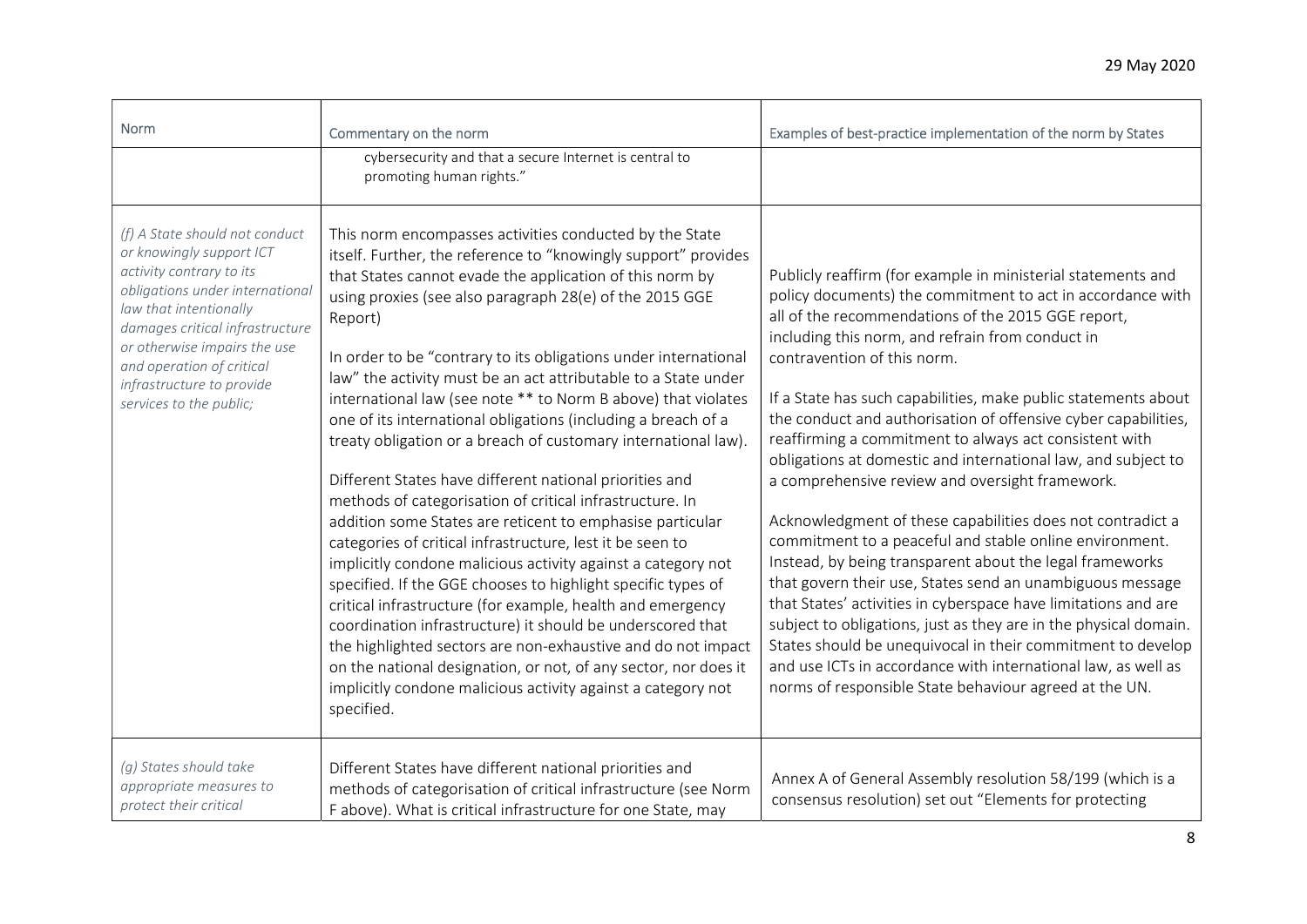| Norm                                                                                                                                                                                                                                                                 | Commentary on the norm                                                                                                                                                                                                                                                                                                                                                   | Examples of best-practice implementation of the norm by States                                                                                                                                                                                                                                                                                                                                                                                                                                                                                                                                                                                                                                                                                                                                                                                                                                                                                                                                                                                                                                                                                                                                                                                                                                                                                                                                                                                                                                                                                                                                                                                                                                                                                                     |
|----------------------------------------------------------------------------------------------------------------------------------------------------------------------------------------------------------------------------------------------------------------------|--------------------------------------------------------------------------------------------------------------------------------------------------------------------------------------------------------------------------------------------------------------------------------------------------------------------------------------------------------------------------|--------------------------------------------------------------------------------------------------------------------------------------------------------------------------------------------------------------------------------------------------------------------------------------------------------------------------------------------------------------------------------------------------------------------------------------------------------------------------------------------------------------------------------------------------------------------------------------------------------------------------------------------------------------------------------------------------------------------------------------------------------------------------------------------------------------------------------------------------------------------------------------------------------------------------------------------------------------------------------------------------------------------------------------------------------------------------------------------------------------------------------------------------------------------------------------------------------------------------------------------------------------------------------------------------------------------------------------------------------------------------------------------------------------------------------------------------------------------------------------------------------------------------------------------------------------------------------------------------------------------------------------------------------------------------------------------------------------------------------------------------------------------|
| infrastructure from ICT<br>threats, taking into account<br><b>General Assembly resolution</b><br>58/199 on the creation of a<br>global culture of cybersecurity<br>and the protection of critical<br>information infrastructures,<br>and other relevant resolutions; | not be critical infrastructure for another. Designation of<br>critical infrastructure will evolve over time.<br>This norm provides that each State should determine what<br>infrastructure it considers to be critical and take appropriate<br>measures to protect it.<br>Annex A of the resolution referred in the norm provides<br>guidance on "appropriate measures". | critical information infrastructure" (including a road map for<br>domestic implementation); recommendations include:<br>"1. Have emergency warning networks regarding cyber-<br>vulnerabilities, threats and incidents.<br>2. Raise awareness to facilitate stakeholders' understanding of<br>the nature and extent of their critical information<br>infrastructures and the role each must play in protecting them.<br>3. Examine infrastructures and identify interdependencies among<br>them, thereby enhancing the protection of such infrastructures.<br>4. Promote partnerships among stakeholders, both public and<br>private, to share and analyse critical infrastructure information<br>in order to prevent, investigate and respond to damage to or<br>attacks on such infrastructures.<br>5. Create and maintain crisis communication networks and test<br>them to ensure that they will remain secure and stable in<br>emergency situations.<br>6. Ensure that data availability policies take into account the need<br>to protect critical information infrastructures.<br>7. Facilitate the tracing of attacks on critical information<br>infrastructures and, where appropriate, the disclosure of<br>tracing information to other States.<br>8. Conduct training and exercises to enhance response<br>capabilities and to test continuity and contingency plans in the<br>event of an information infrastructure attack, and encourage<br>stakeholders to engage in similar activities.<br>9. Have adequate substantive and procedural laws and trained<br>personnel to enable States to investigate and prosecute attacks<br>on critical information infrastructures and to coordinate such<br>investigations with other States, as appropriate. |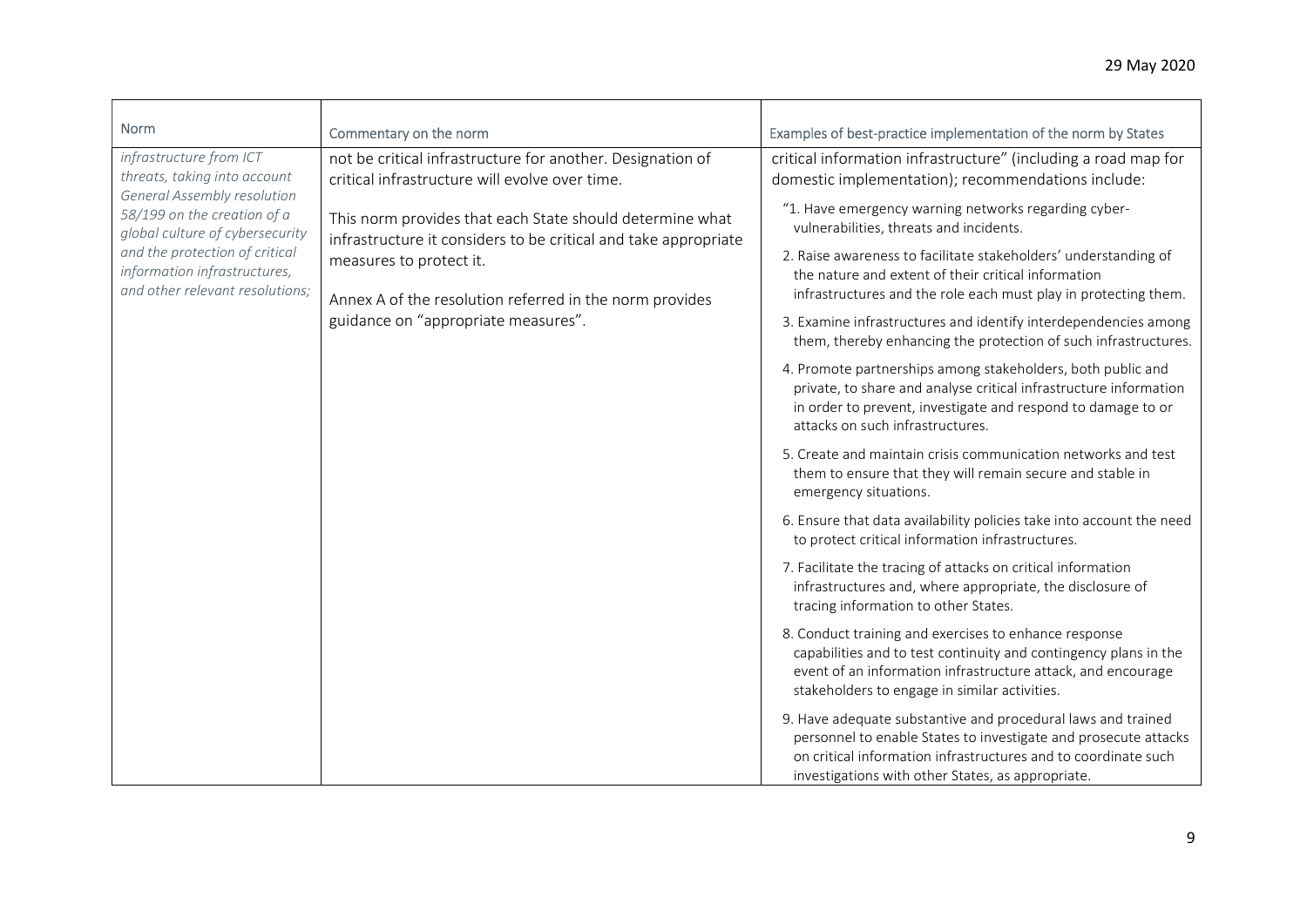| <b>Norm</b>                                                                                                                                                                                                                                                                                                                                                                                                      | Commentary on the norm                                                                                                                                                                                                                                                                                                                                                                                                                                                                                                                                                                                                                                                                                                                                                                                                                                                                                                            | Examples of best-practice implementation of the norm by States                                                                                                                                                                                                                                                                                                                                         |
|------------------------------------------------------------------------------------------------------------------------------------------------------------------------------------------------------------------------------------------------------------------------------------------------------------------------------------------------------------------------------------------------------------------|-----------------------------------------------------------------------------------------------------------------------------------------------------------------------------------------------------------------------------------------------------------------------------------------------------------------------------------------------------------------------------------------------------------------------------------------------------------------------------------------------------------------------------------------------------------------------------------------------------------------------------------------------------------------------------------------------------------------------------------------------------------------------------------------------------------------------------------------------------------------------------------------------------------------------------------|--------------------------------------------------------------------------------------------------------------------------------------------------------------------------------------------------------------------------------------------------------------------------------------------------------------------------------------------------------------------------------------------------------|
|                                                                                                                                                                                                                                                                                                                                                                                                                  |                                                                                                                                                                                                                                                                                                                                                                                                                                                                                                                                                                                                                                                                                                                                                                                                                                                                                                                                   | 10. Engage in international cooperation, when appropriate, to<br>secure critical information infrastructures, including by<br>developing and coordinating emergency warning systems,<br>sharing and analysing information regarding vulnerabilities,<br>threats and incidents and coordinating investigations of attacks<br>on such infrastructures in accordance with domestic laws.                  |
|                                                                                                                                                                                                                                                                                                                                                                                                                  |                                                                                                                                                                                                                                                                                                                                                                                                                                                                                                                                                                                                                                                                                                                                                                                                                                                                                                                                   | 11. Promote national and international research and<br>development and encourage the application of security<br>technologies that meet international standards."                                                                                                                                                                                                                                       |
| h) States should respond to<br>appropriate requests for<br>assistance by another State<br>whose critical infrastructure is<br>subject to malicious ICT acts.<br>States should also respond to<br>appropriate requests to<br>mitigate malicious ICT activity<br>aimed at the critical<br>infrastructure of another State<br>emanating from their territory,<br>taking into account due regard<br>for sovereignty; | ICT activity in the context of this (and all the norms) is ICT<br>activity with the potential to threaten international peace and<br>stability.<br>States should respond to appropriate requests for assistance<br>from a State the critical infrastructure of which is being<br>targeted and offer any assistance in accordance with<br>international law that they have the capacity and available<br>resources to provide.<br>As with Norm C (above), it may not be reasonable to expect<br>(or even possible for) a State to prevent all malicious use of<br>ICT infrastructure located within its territory. The norm<br>requires that States respond to appropriate requests by<br>taking reasonable steps, consistent with their capabilities, to<br>end the harmful activity. In doing so states may minimise<br>misperceptions and help restore trust.<br>A State is not required to proactively monitor all ICTs within | To implement this norm States should, upon receipt of an<br>appropriate request for assistance:<br>acknowledge receipt of the request;<br>$\bullet$<br>determine, in a timely fashion, whether it has the<br>$\bullet$<br>capacity and resources to provide the assistance<br>requested;<br>if it is able to assist, indicate the nature, scope and<br>terms of the assistance that might be provided. |
|                                                                                                                                                                                                                                                                                                                                                                                                                  | its territory or take other preventative steps.                                                                                                                                                                                                                                                                                                                                                                                                                                                                                                                                                                                                                                                                                                                                                                                                                                                                                   |                                                                                                                                                                                                                                                                                                                                                                                                        |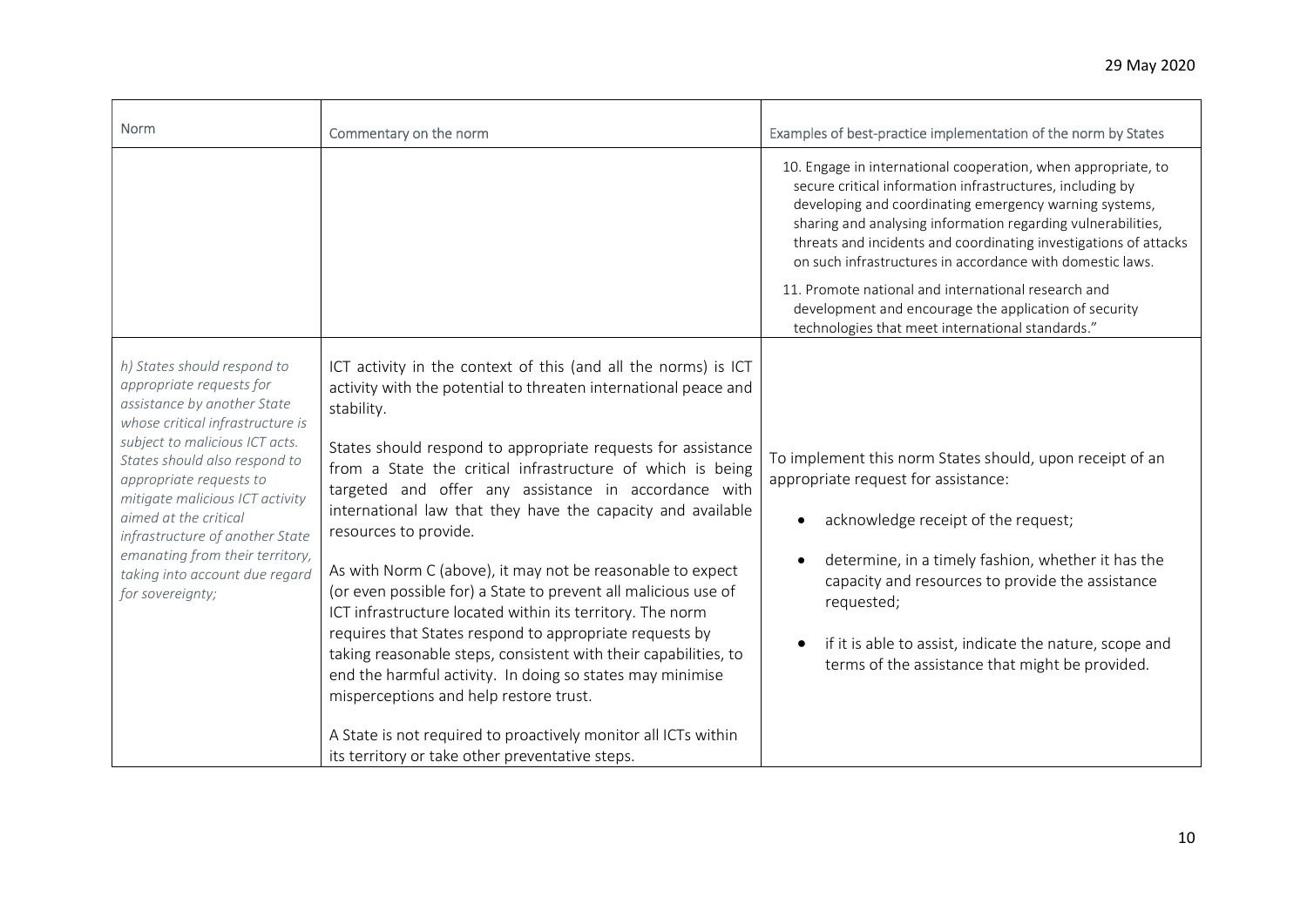| <b>Norm</b>                                                                                                                                                                                                                                                                                                             | Commentary on the norm                                                                                                                                                                                                                                                                                                                                                                                                                                                                                                                                                                                                                                                                                                                                                                                                                                                  | Examples of best-practice implementation of the norm by States                                                                                                                                                                                                                                                                                                        |
|-------------------------------------------------------------------------------------------------------------------------------------------------------------------------------------------------------------------------------------------------------------------------------------------------------------------------|-------------------------------------------------------------------------------------------------------------------------------------------------------------------------------------------------------------------------------------------------------------------------------------------------------------------------------------------------------------------------------------------------------------------------------------------------------------------------------------------------------------------------------------------------------------------------------------------------------------------------------------------------------------------------------------------------------------------------------------------------------------------------------------------------------------------------------------------------------------------------|-----------------------------------------------------------------------------------------------------------------------------------------------------------------------------------------------------------------------------------------------------------------------------------------------------------------------------------------------------------------------|
| (i) States should take<br>reasonable steps to ensure the<br>integrity of the supply chain so<br>that end users can have<br>confidence in the security of<br>ICT products. States should<br>seek to prevent the<br>proliferation of malicious ICT<br>tools and techniques and the<br>use of harmful hidden<br>functions; | A key source of vulnerability of ICT products is in the supply<br>of equipment, services and support arrangements, often<br>referred to as supply chain risk.<br>Effective cyber supply chain risk management ensures, as<br>much as possible, the secure supply of products and services<br>for systems throughout their lifetime. For products, this<br>includes their design, manufacture, delivery, maintenance<br>and disposal.<br>As with all norms, this norm considers supply chain risk in the<br>context of international peace and stability.<br>The following extracts from the Prague Proposals may be of<br>relevance:                                                                                                                                                                                                                                    | Publish advice on supply chain risk management.<br>Participate in international arrangements for mutual<br>recognition of certified products and service, like the<br>Common Criteria initiative.<br>Participate in the Wassenaar Arrangement on the<br>transparency of dual-use goods and technologies.                                                              |
|                                                                                                                                                                                                                                                                                                                         | "Shared responsibility of all stakeholders should drive supply<br>chain security Major security risks emanate from the cross-<br>border complexities of an increasingly global supply chain<br>which provides ICT equipment. These risks should be<br>considered as part of the risk assessment based on relevant<br>information and should seek to prevent proliferation of<br>compromised devices and the use of malicious code and<br>functions<br>[ICT products] should be designed with resilience and security<br>in mind. They should be built and maintained using<br>international, open, consensus based standards and risk-<br>informed cybersecurity best practices. Clear globally<br>interoperable cyber security guidance that would support cyber<br>security products and services in increasing resilience of all<br>stakeholders should be promoted. | Prohibit building or implementing systemic weaknesses or<br>vulnerabilities (often called 'backdoors') in ICT products.<br>Take into account the multi-use nature of ICT products and<br>role of cybersecurity researchers and penetration testers<br>when implementing measures to prevent the proliferation of<br>malicious ICT tools and harmful hidden functions. |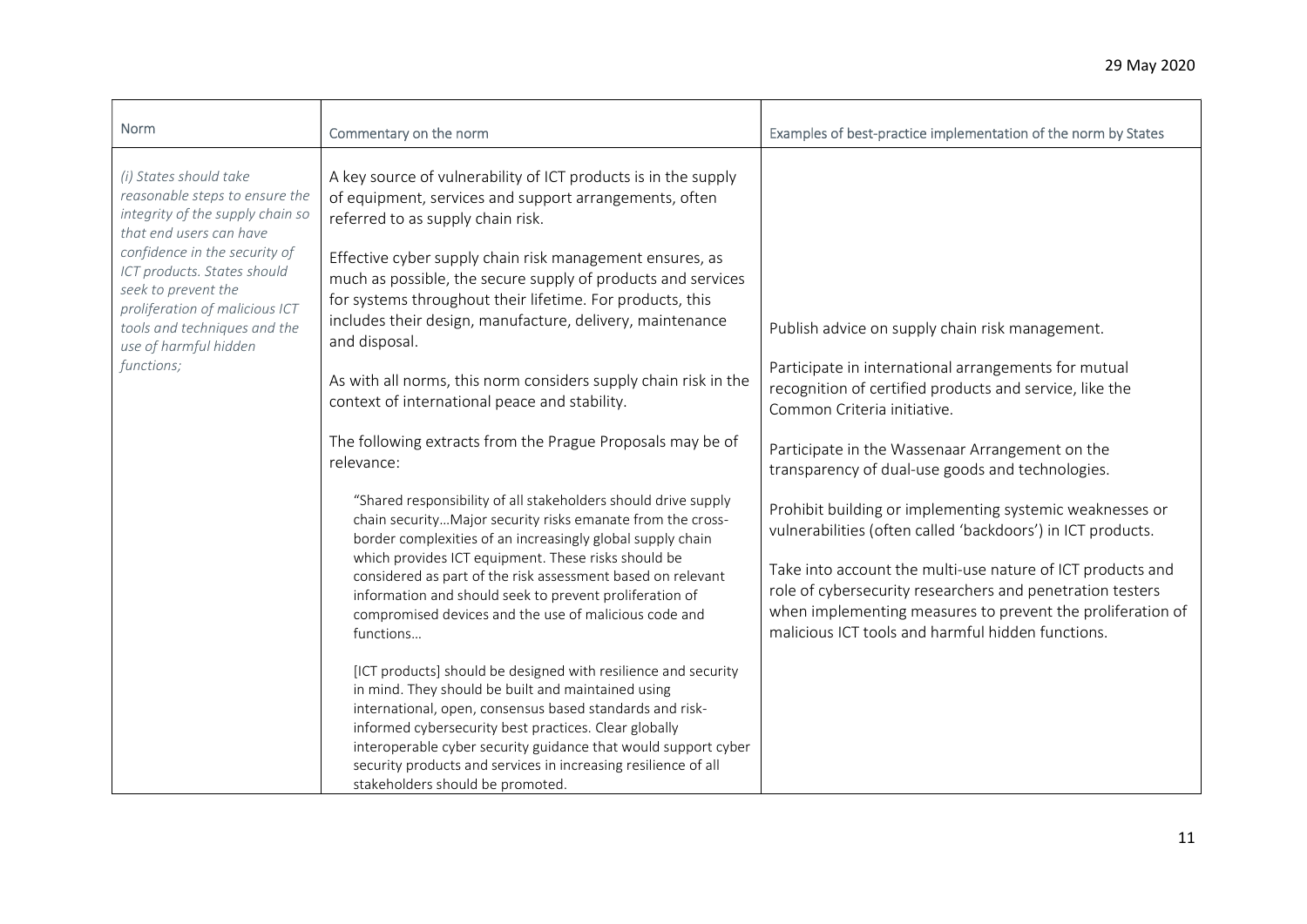| <b>Norm</b>                                                                                                                                                                                                                                                                  | Commentary on the norm                                                                                                                                                                                                                                                                                                                                                                                                                                                                                                                                                                                                                                                                                             | Examples of best-practice implementation of the norm by States                                                                                                                                                                                                                                                                                                                                                                                                                                                                                                                                                                                                                           |
|------------------------------------------------------------------------------------------------------------------------------------------------------------------------------------------------------------------------------------------------------------------------------|--------------------------------------------------------------------------------------------------------------------------------------------------------------------------------------------------------------------------------------------------------------------------------------------------------------------------------------------------------------------------------------------------------------------------------------------------------------------------------------------------------------------------------------------------------------------------------------------------------------------------------------------------------------------------------------------------------------------|------------------------------------------------------------------------------------------------------------------------------------------------------------------------------------------------------------------------------------------------------------------------------------------------------------------------------------------------------------------------------------------------------------------------------------------------------------------------------------------------------------------------------------------------------------------------------------------------------------------------------------------------------------------------------------------|
|                                                                                                                                                                                                                                                                              | Every country is free, in accordance with international law, to<br>set its own national security and law enforcement<br>requirements, which should respect privacy and adhere to laws<br>protecting information from improper collection and misuse.<br>Laws and policies governing networks and connectivity services<br>should be guided by the principles of transparency and<br>equitability, taking into account the global economy and<br>interoperable rules, with sufficient oversight and respect for<br>the rule of law."                                                                                                                                                                                |                                                                                                                                                                                                                                                                                                                                                                                                                                                                                                                                                                                                                                                                                          |
| (j) States should encourage<br>responsible reporting of ICT<br>vulnerabilities and share<br>associated information on<br>available remedies to such<br>vulnerabilities to limit and<br>possibly eliminate potential<br>threats to ICTs and ICT-<br>dependent infrastructure; | Responsible reporting of vulnerabilities limits potential<br>threats to ICTs and ICT-dependant infrastructure.<br>States should have a framework in place to guide national<br>decisions on the handling of ICT vulnerabilities.<br>This is not just the responsibility of governments, but also<br>industry (to better integrate security by design, develop<br>private sector vulnerability disclosure processes, and commit<br>to rapid mitigation of identified vulnerabilities), and technical<br>experts, cyber security companies, researchers and<br>penetration testers (to responsibly report and share<br>vulnerability information). Coordination within and across<br>these communities is important. | Develop - and publicly release - a national vulnerability<br>disclosure framework/vulnerability equities process, to guide<br>national vulnerability disclosure decisions.<br>Support coordinated multi-stakeholder vulnerability<br>disclosure. ISO/IEC 29147:2018 and ISO/IEC 3011 may<br>provide relevant guidance and recommendations.<br>Cooperate with the private sector to:<br>foster cyber security by design<br>$\bullet$<br>support private sector adoption of vulnerabilities<br>management processes<br>coordinate sharing of vulnerability information<br>encourage bug bounty programmes, and<br>protect legitimate cybersecurity researchers and<br>penetration testers. |